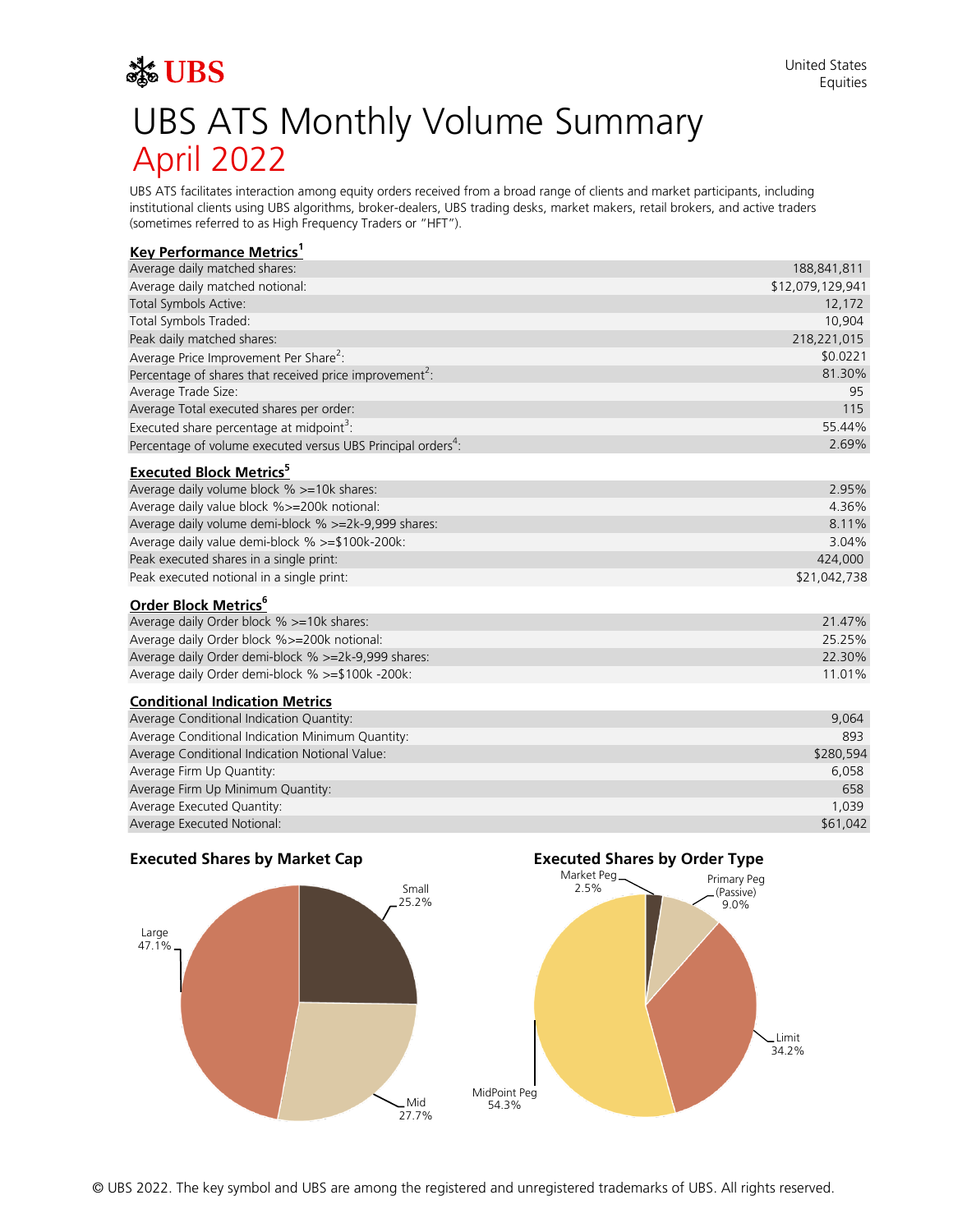

#### **UBS ATS Monthly Average Matched Shares, Q1 2020 - April 2022**



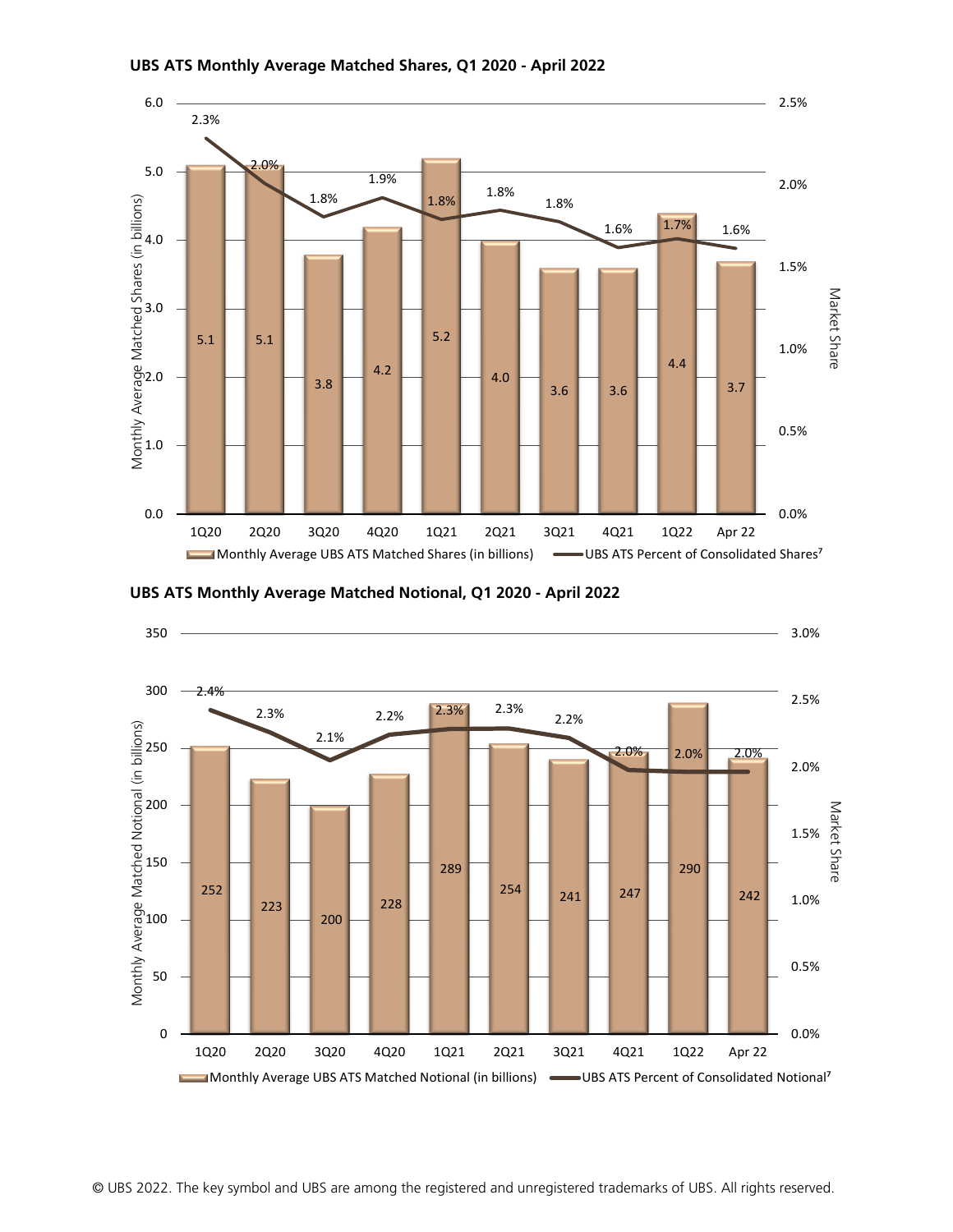# **Executed Shares by Sector**





© UBS 2022. The key symbol and UBS are among the registered and unregistered trademarks of UBS. All rights reserved.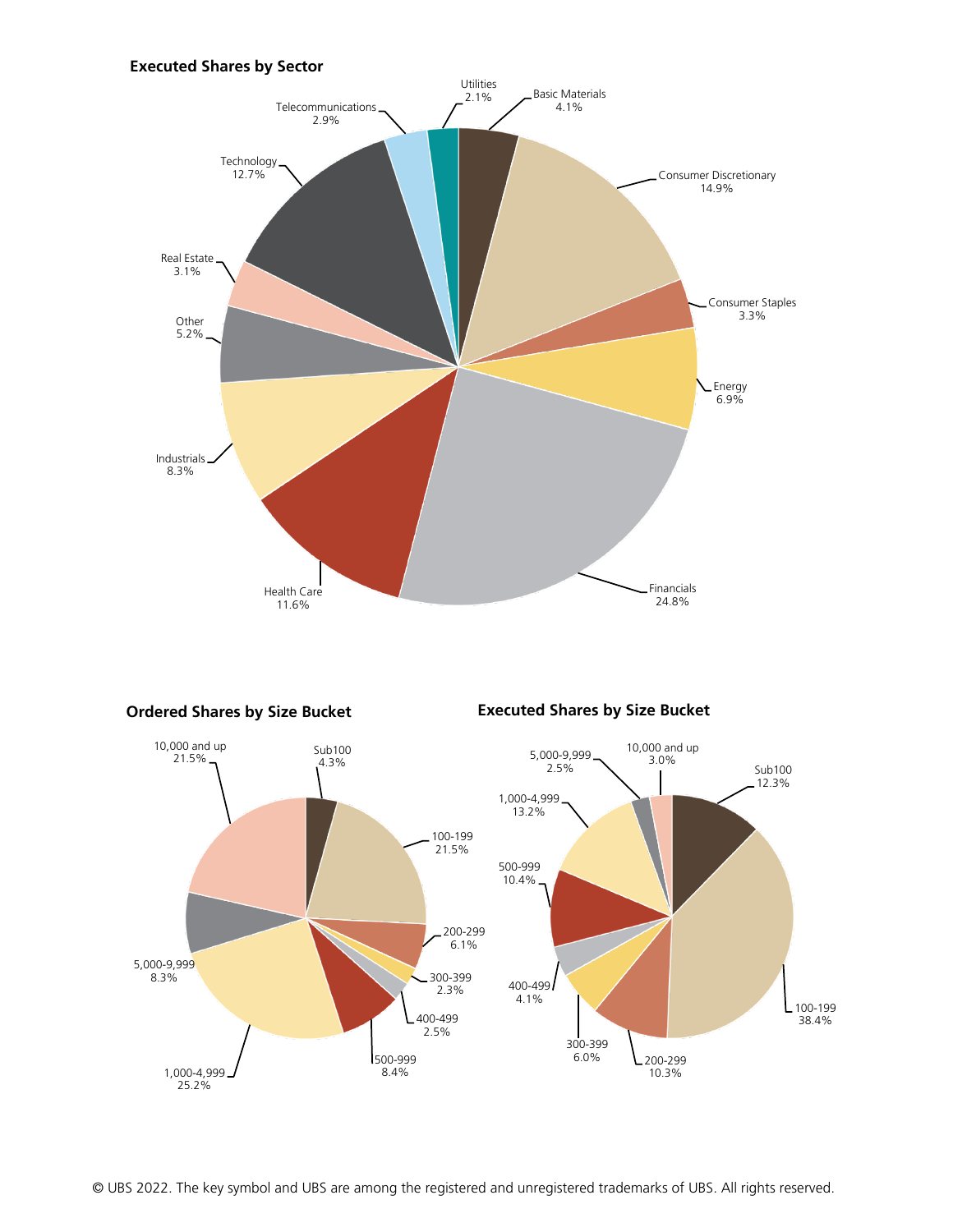